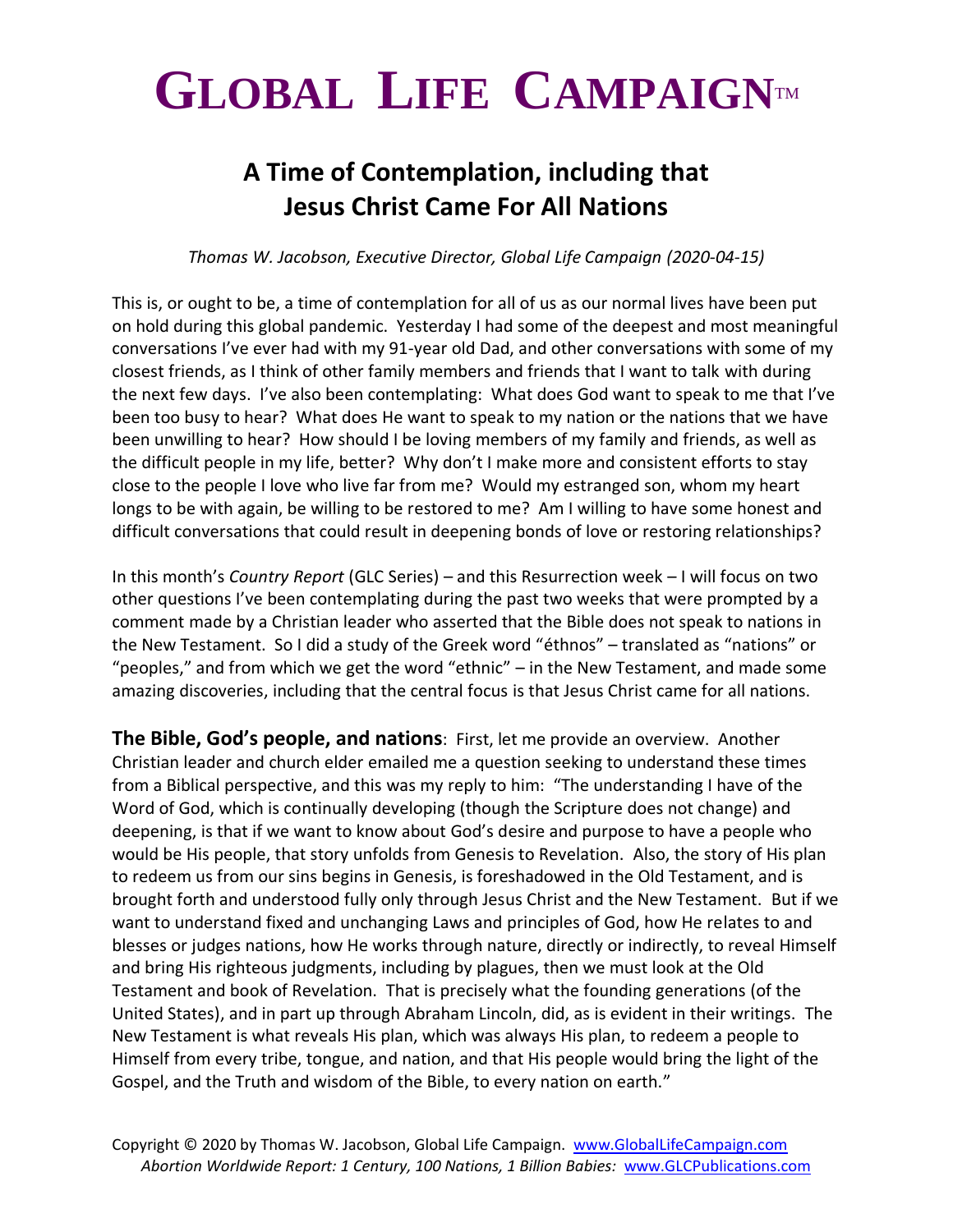**Nations in the New Testament**: The Greek word "éthnos" appears 163 times in 151 verses in the New Testament, most of which I find categorized as follows:

- 1. Any nation or people (4 times). For example: "He made from one *man* every **nation** of mankind to live on all the face of the earth, having determined *their* appointed times and the boundaries of their habitation, that they would seek God" (Acts 17:26-27).
- 2. Israel or the Jewish people (11): "(A)ll Jews know my manner of life from my youth up, which from the beginning was spent among my **nation** and at Jerusalem" (Acts 26:4). Also, another Greek word, génos, is used to refer to a race or nationality of people. "It was he [Pharaoh] who took shrewd advantage of our **race** and mistreated our fathers so that they would expose their infants and they would not survive" (Acts 7:19).
- 3. Gentiles, pagans, heathen, non-Jews who don't know or worship the true God (24): "For He [Jesus] will be handed over to the **Gentiles**, and will be mocked and mistreated and spit upon, and after they have scourged Him, they will kill Him; and the third day He will rise again" (Luke 18:32-33).
- 4. God's love for the people of all nations to create a new spiritual kingdom comprised of Jews and people from every nation, tribe and language (61). This was His 4,000-year plan that culminated in the birth, death and resurrection of Jesus Christ, followed by Pentecost and the birth of the Church. "Then He [Jesus] opened their minds to understand the Scriptures, and He said to them, 'Thus it is written, that the Christ would suffer and rise again from the dead the third day, and that repentance for forgiveness of sins would be proclaimed in His name to all the **nations**, beginning from Jerusalem'" (Luke 24:45-47).
- 5. The Church and kingdom of God are comprised of believers in Jesus from any nation (25): "(T)he mystery of Christ, which in other generations was not made known to the sons of men, as it has now been revealed to His holy apostles and prophets in the Spirit; *to be specific*, that the **Gentiles** are fellow heirs and fellow members of the body, and fellow partakers of the promise in Christ Jesus through the gospel" (Ephesians 3:4-6).
- 6. The Final Judgment of nations, including prophets speaking to nations, and global destruction and plagues during the last 3.5 years before the return of Jesus Christ (15): "But when the Son of Man comes in His glory, and all the angels with Him, then He will sit on His glorious throne. All the **nations** will be gathered before Him; and He will separate them from one another, as the shepherd separates the sheep from the goats; and He will put the sheep on His right, and the goats on the left. Then the King will say to those on His right, 'Come, you who are blessed of My Father, inherit the kingdom prepared for you from the foundation of the world.' . . . Then He will also say to those on His left, 'Depart from Me, accursed ones, into the eternal fire which has been prepared for the devil and his angels;' . . . These will go away into eternal punishment, but the righteous into eternal life" (Matthew 25:31-34, 41, 46).